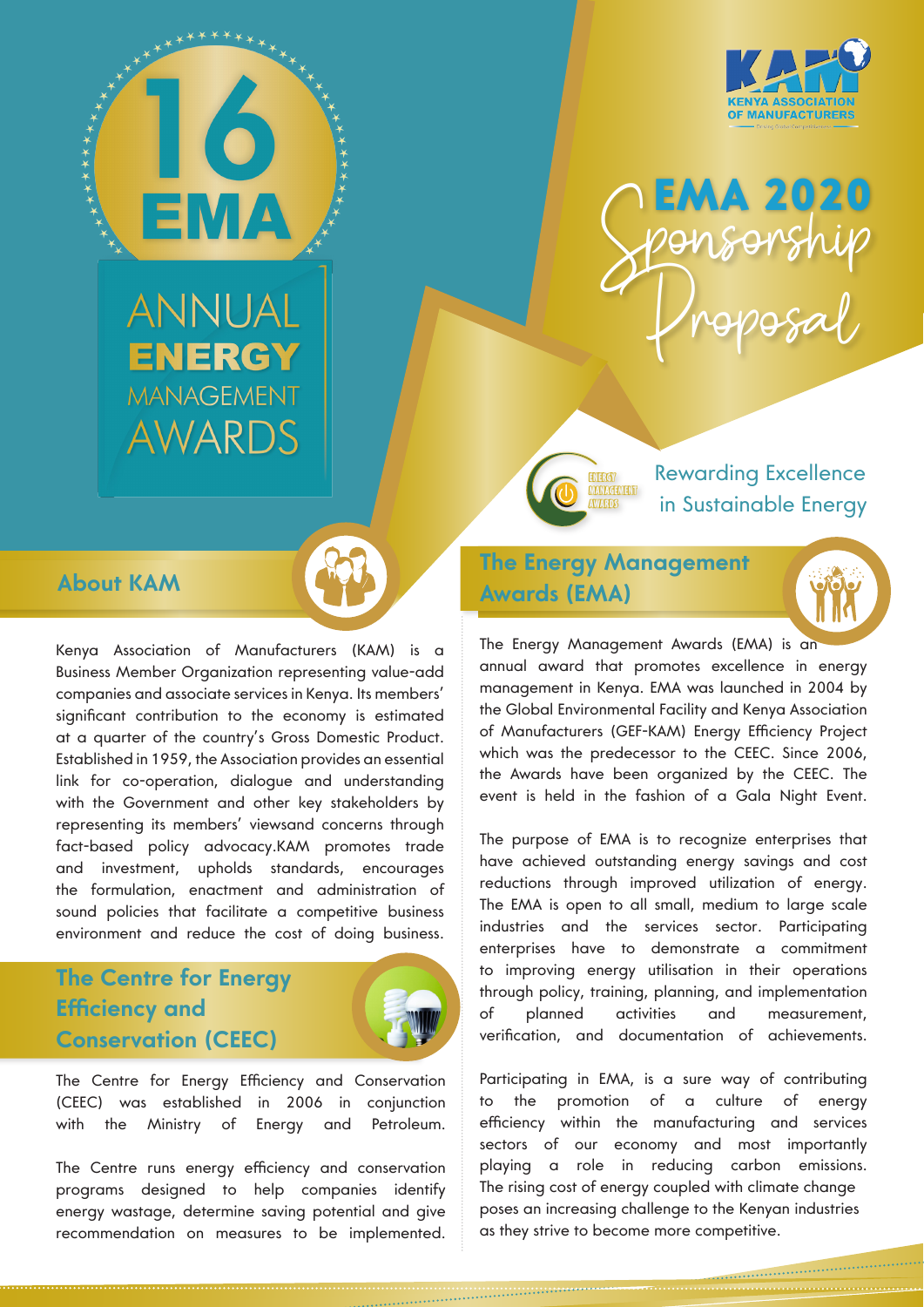This has necessitated a major shift in the way Kenyan industries use energy. Energy efficiency and conservation strategies must be made a priority if locally produced goods and services are to remain competitive in a liberalized market and if we are going to reduce the effects of climate change.

# The Gala Night



EMA participants go through three different stages before the final awardee is determined. First, the technical committee members, who provide technical and peer review to the awards process and carry out the technical evaluations. Second, a panel of judges who assess the submissions as provided by the participants and review the recommendations made by the technical committee. Finally, an advisory council; the highest organ in the EMA process, who provide a fair and objective guidance on the entire process and validate the winners. This ensures that the whole process is fair, credible and transparent. The Awards are presented to the winners during the Gala Night Ceremony which has occasionally been graced by representatives from Industries, United Nations, Government and its Agencies, media houses among others. The participants are awarded in the following categories:

- Overall Energy Management Award  $\Omega$
- $\circ$ Best Energy Management Team Award
- Fuel Savings Award ( SME LARGE)  $\Omega$
- $\circ$ Service Sector Award
- Energy Innovation Award  $\Omega$
- Electricity Savings Award (SME LARGE)  $\Omega$
- Sustained High Performance Award  $\Omega$
- $\circ$ Best New Entrant (SME LARGE)
- Technical Committee Award  $\Omega$
- Student's Award  $\Omega$
- Public Institution Award  $\circ$
- Water Conservation Award  $\Omega$
- Renewable Energy Award  $\Omega$
- Learning Institution Award  $\circ$
- Green Building Award  $\circ$
- Bank Category Award  $\Omega$

The awards are not targeted at the achievement of the highest level of savings (which may be the result of a one-off energy investment measure), but rather to the overall systems, which encourage continual improvements in energy performance.

# The Benefits of Energy Management Awards (EMA)



- Identifies areas of cost reduction for  $\Omega$ organizations through energy audits that KAM conducts.
- Promotes a clean and healthy working  $\Omega$ environment for the organization and their employees by advocating for waste reduction.
- $\Omega$ Participants gain recognition thus free publicity for efficient management on energy.
- Great networking opportunities with different  $\Omega$ players in the industry.
- $\Omega$ A platform to benchmark your company's performance on energy efficiency with other companies and identify areas of improvement.
- An opportunity to learn about cutting  $\mathbf O$ edge technology available for energy efficiency and conservation.
- $\overline{O}$ Alignment with Sustainable Development Goals (SDGs) number 7 of affordable and clean energy and number 13 of climate action.
- Teamwork experience within the organization as  $\Omega$ teams work towards a common objective of energy efficiency and conservation.
- $\overline{O}$ It is part of Corporate Social Responsibility (CSR) thus positive impact on the society.
- $\overline{O}$ The assessment tool is an eye-opener on energy conservation and also gives ideas on opportunities to explore away from the traditional energy.
- $\Omega$ The assessment tool being an eye-opener on energy conservation. Is also giving ideas on opportunities to explore away from the traditional energy.
- $\Omega$ Promotes excellence in achievement of energy savings.
- $\Omega$ Promotes waste reduction.
- The cost element related to EMA increased  $\Omega$ earnings for organizations.
- $\Omega$ It's an avenue for self-assessment and improvement on matters energy.
- It's an avenue for self-assessment and  $\Omega$ improvement on matters energy.
- $\overline{O}$ EMA provides a networking forum for organizations and individuals.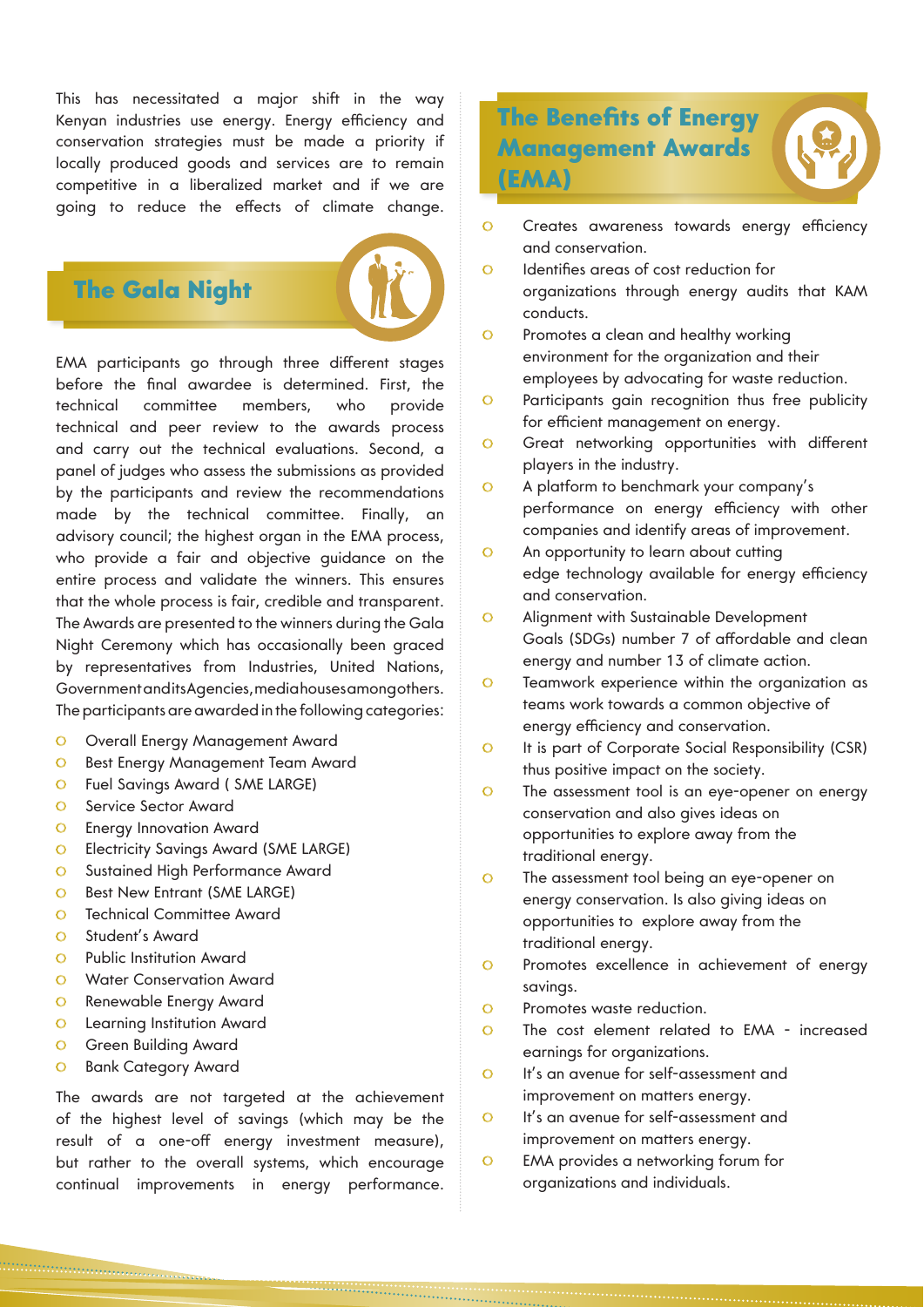Sponsorship Packages

**5M**

**Prime Platinum Sponsor Ksh.** 

This will be considered the main sponsor of the event and will be highlighted during the publicity.

### Benefits:

- Logo on EMA webpage hyperlinked to your company website.
- Logo on all EMA promotional materials;both print  $\overline{O}$ and digital.
- Opportunity to be interviewed for EMA 2020 publicity.
- 2 drop down banners at prime locations.  $\circ$
- One complimentary table at the Gala Dinner, with  $\Omega$ one sitting on the designated high tables.
- 5 minutes slot at the gala dinner to make remarks.  $\overline{O}$
- Opportunity to present an award to one winner.  $\overline{O}$
- $\overline{O}$ Free exhibition stand at a location of your choice.
- 4 complementary spaces for your staff to attend  $\overline{O}$ any one of our Energy Management trainings.
- 1 complementary space for 1 of your staff to attend  $\overline{O}$ our prestigious AEE certification courses.

# **Media partner Ksh.**<br> **Ksh.**

**2.5M**

The sponsor will support the awards through:

- $\Omega$ Advertising ( Print and Electronic)
- **Advertorials**  $\Omega$
- Supplements shortly after the awards  $\Omega$
- Press interviews and appearances in appropriate  $\Omega$ talk shows

#### Benefits:

- Logo on EMA webpage hyperlinked to your company website.
- Logo on all EMA promotional materials;both print  $\Omega$ and digital.
- 2 drop down banners at prime locations.  $\Omega$
- $\overline{O}$ Five complementary gala dinner tickets; sitting on the designated high tables.
- $\overline{O}$ 5 minutes slot at the gala dinner to make remarks.
- Opportunity to present an award to one winner.  $\Omega$
- Complementary space for 2 of your staff to attend  $\Omega$ any one of our Energy Management trainings.

The sponsor will be associated with the main EMA award as a keen supporter of energy management and conservation.

**3M**

## **Ksh. Platinum Sponsor**

#### Benefits:

- Logo on EMA webpage hyperlinked to your  $\Omega$ company website.
- Logo on all EMA promotional materials;both print  $\circ$ and digital.
- 2 drop down banners at prime locations.  $\overline{O}$
- Ten complementary gala dinner tickets, with one  $\Omega$ sitting on the designated high tables.
- 5 minutes slot at the gala dinner to make remarks.  $\circ$
- $\overline{O}$ Opportunity to present an award to one winner.
- Free exhibition stand at a location of your choice.  $\overline{O}$
- $\Omega$ 4 complementary spaces for your staff to attend any one of our Energy Management trainings.

**Gold Sponsor Ksh. 2M**

#### Benefits:

- Logo on EMA webpage hyperlinked to your company website.
- Logo on all EMA promotional materials;both print  $\overline{O}$ and digital.
- $\Omega$ 2 drop down banner at prime locations.
- Two complementary gala dinner tickets with one  $\overline{O}$ sitting on the designated high tables.
- 5 minutes slot at the gala dinner to make remarks.  $\Omega$
- Opportunity to present an award to one winner.  $\Omega$
- Complementary space for 2 of your staff to attend  $\Omega$ any one of our Energy training.